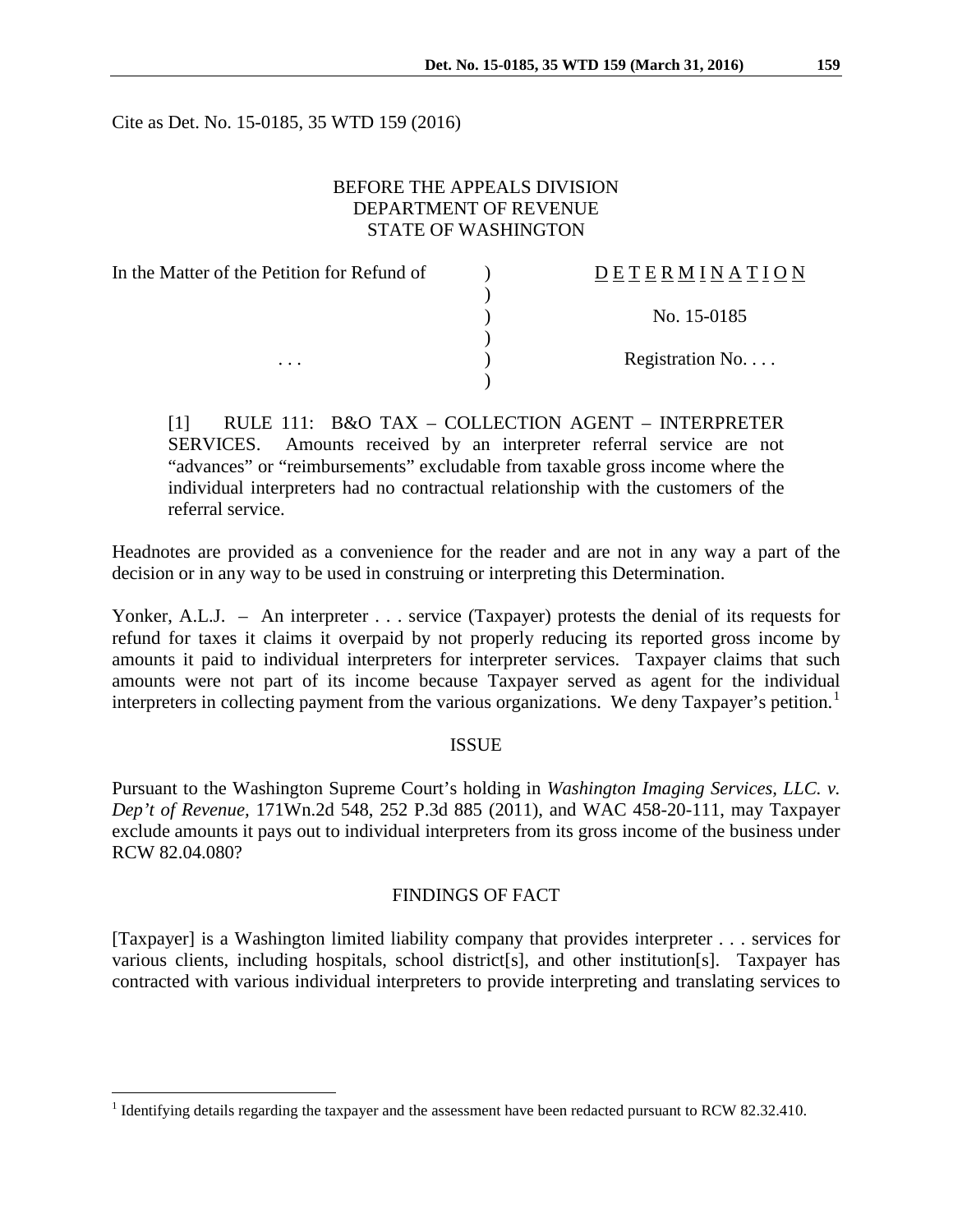the clients.<sup>[2](#page-1-0)</sup> Taxpayer has historically reported its gross income of the business under the service and other activities business and occupation (B&O) tax classification.

On December 4, 2011, Taxpayer submitted two refund requests for claimed overpaid taxes. The first refund request was for overpaid taxes for the time period of January 1, 2004 through September [3](#page-1-1)0, 2007.<sup>3</sup> The second refund request was for overpaid taxes for the time period of June 1, 2007 through September 30, 2011. Taxpayer claimed that it was entitled to these refunds because it should have reduced its gross income by the amounts of payments it made to individual interpreters before reporting its gross income. On August 22, 2014, the Department's Audit Division denied both of Taxpayer's refund requests. Taxpayer subsequently appealed those refund request denials.

On appeal, Taxpayer provided additional information regarding its business activity. To accomplish its business activity, Taxpayer enters into agreements with two categories of parties: (1) clients that are in need of interpreting services and (2) individual interpreters that do the actual interpreting for the clients. We discuss each of these types of agreements in turn.

## 1. Agreements with Clients

Taxpayer represented that it entered into written agreements with various clients for the purpose of referring interpreter services to those clients. Taxpayer further represented that the clients were the drafters of such agreements. The record contains three such sample client agreements.

The first agreement, entitled "Agency Agreement for Interpreting and Translation Services," is between Taxpayer and [Client A]. Under that agreement, Taxpayer agreed to the following terms:

- To "provide qualified interpreters/translators . . . to perform interpreting and translation services."
- To "ensure that [Taxpayer] Staff/contractors maintain" certain qualifications.
- To "ensure that each [interpreter/translator] has demonstrated satisfactory compliance with the background screening, immunization, and training requirements" as set forth in the agreement.
- To "maintain professional liability insurance to cover [interpreters/translators] in the performance of" the services under the agreement.

In exchange, Client A agreed to "compensate [Taxpayer] for [s]ervices satisfactorily performed hereunder" in accordance with an attachment, which was not provided in the record. In addition, the agreement indicates that it is "non-exclusive," meaning that both Taxpayer and Client A may enter into agreements with other parties "to perform the same or similar services."

<span id="page-1-0"></span><sup>&</sup>lt;sup>2</sup> There is some dispute over whether the "clients" are clients of Taxpayer or clients of the individual interpreters. We use the term "clients" throughout this determination to describe generally the various institutions that sought interpreter services and received such services through Taxpayer.<br><sup>3</sup> The Department denied Taxpayer's refund request as it pertained to the 2004 through 2006 tax years as untimely

<span id="page-1-1"></span>under RCW 82.32.060(1). Taxpayer did not dispute the denial of that time period. As such, for the purposes of this determination, we address only the time period from January 1, 2007 through September 30, 2011.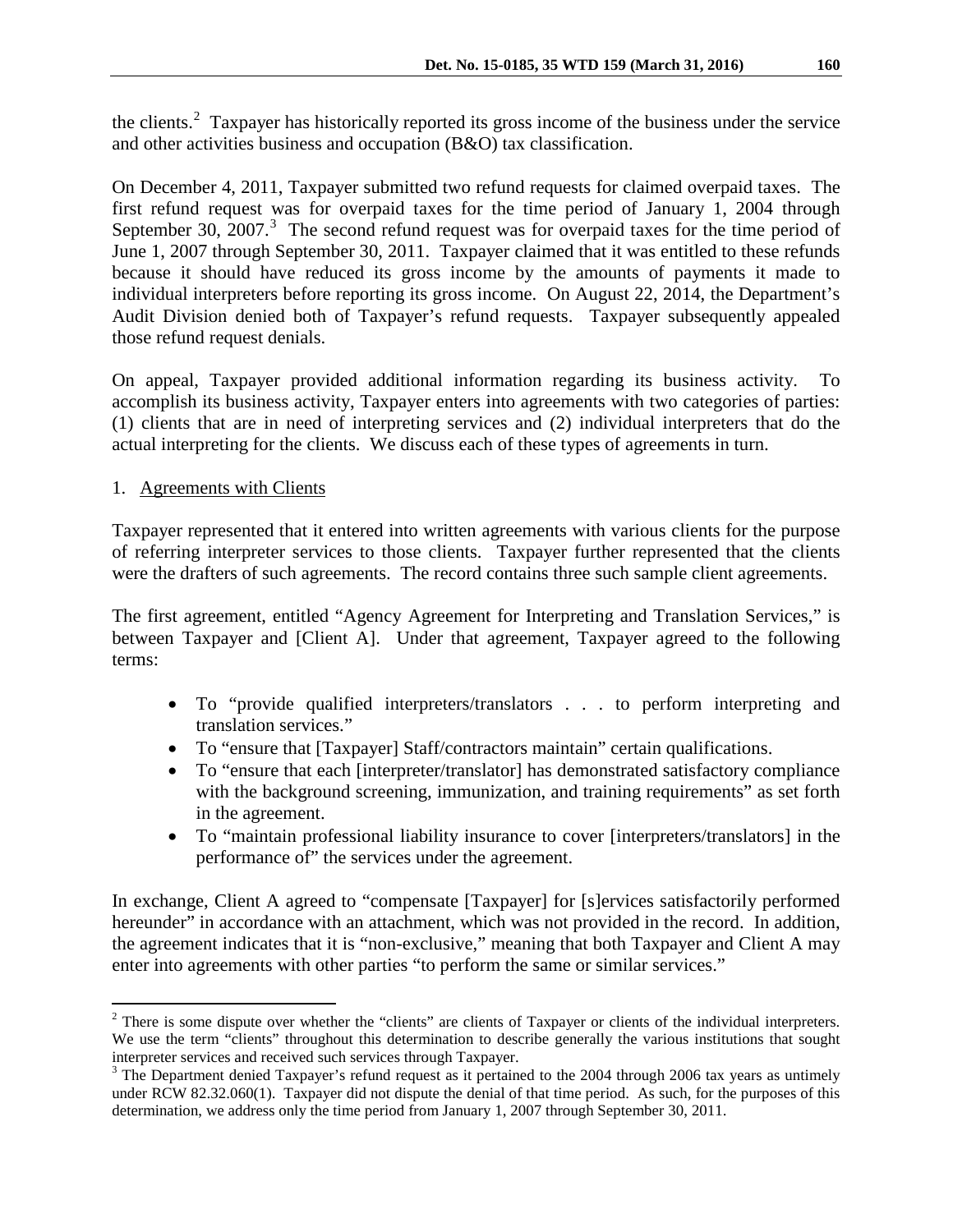The second agreement, entitled "Agreement for Interpreting Services," is between Taxpayer and [Client B]. Under that agreement, Taxpayer agreed to the following terms:

- To "administer the coordination and referral of interpreting services" for Client B.
- To "obtain and keep in force liability insurance coverage with respect to the services provided by [Taxpayer] and its employees."

In exchange, Client B agreed to "pay [Taxpayer] the hourly rate of \$ . . . for all interpreter services."

The third agreement, entitled "Agreement for Services," is between Taxpayer and [Client C]. Under that agreement, Taxpayer agreed to the following terms:

- To provide "Interpreter Services."
- To "require a record check through the Washington State Patrol criminal investigation system" on its "agents, employees, or applicants for employment" that may have unsupervised access to children.
- To "certify to [Client C] that [Taxpayer] is covered by industrial insurance."

In exchange, Client C agreed to pay Taxpayer a general hourly rate of \$ . . . , with other special rates applicable to certain situations.

Taxpayer represented on appeal that its services to the clients were limited to referring individual interpreters, but did not extend to being responsible to the clients for the actual provision of the interpreting services.

## 2. Agreements with Individual Interpreters

Taxpayer also represented that it entered into a standard written agreement with each individual interpreter, called an "Interpreter Agreement," along with various other documents when Taxpayer engaged the individual interpreters. Taxpayer provided a sample Interpreter Agreement executed in  $2013$ ,<sup>[4](#page-2-0)</sup> which states that Taxpayer agreed to provide the following services as the interpreter's "agent":

- "Locating translation and interpreting work" for the interpreter.
- "Billing and collection of fees on [the interpreter's] behalf."
- Advertising the interpreter's services to potential clients.
- Mailing a yearly statement of the interpreter's earnings in a Form 1099, Miscellaneous Income, unless such form is "filed by [the interpreter's] client."

<span id="page-2-0"></span><sup>&</sup>lt;sup>4</sup> We note that this Interpreter Agreement was executed after the end of the time period at issue in this case. However, we further note that a substantially similar agreement is quoted in Determination No. 10-0215, which resolved a prior appeal filed by Taxpayer regarding the time period of January 1, 2004 through September 30, 2007. Thus, it appears that the same standard Interpreter Agreement has been in use by Taxpayer and its interpreters continuously since before the time period at issue here.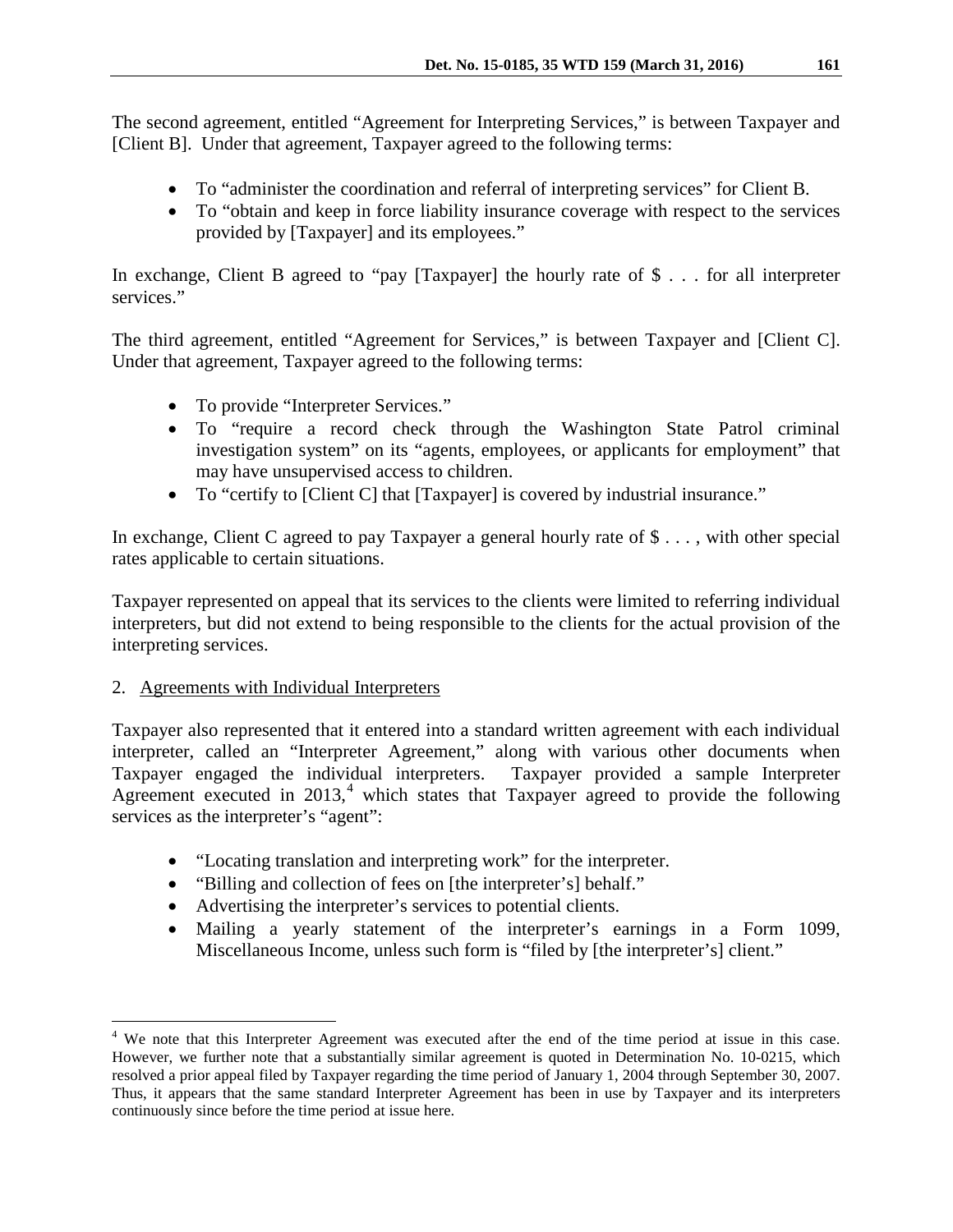In exchange, the interpreter agreed to the following terms:

- The interpreter is "an independent contractor" for "[the interpreter's] clients."
- Taxpayer is the interpreter's "agent in dealing with [the interpreter's] clients."
- The interpreter is "working for those who request [the interpreter's] services."
- The interpreter has "the right and duty to refuse to undertake any project which [the interpreter] feels is beyond [his or her] capacity to translate, or simply unfeasible due to lack of time, interest or availability."
- The interpreter is "solely responsible for the accuracy of [his or her] translations."
- The interpreter is "liable for any damages resulting [from the interpreter's] errors or omissions.
- The interpreter will pay Taxpayer "a commission on any work referred to [the interpreter] by [Taxpayer]."
- The interpreter will invoice for services "in a timely fashion . . . as notified by [Taxpayer], or directly by client served."
- The interpreter appoints Taxpayer as the interpreter's "agent for billing and collecting [the interpreter's] fees for any work falling under the terms of this Agreement." The interpreter further authorizes Taxpayer "to deposit into its account any payments received on [the interpreter's] behalf, and to deduct its commission by payment from the account at the end of each month as a service to [the interpreter's] business operations and billing process."
- The interpreter agrees "to forward promptly to [Taxpayer] any payment received by [the interpreter] directly for work falling under" the Interpreter Agreement.

Individual interpreters also signed a separate untitled document in which they stated they were "freelance interpreters, not seeking steady employment with any client nor an exclusive relationship with any particular agency," and then made nine "assertions" emphasizing their independence from Taxpayer's business and the clients' businesses.

Additionally, according to the Interpreter Orientation manual, which is also signed by the individual interpreters, commission rates "are based on several factors and are updated periodically due to changes in procedures and recordkeeping requirements. Typically, this rate is between 28 and 36 percent." The Interpreter Orientation manual also provided client-specific information regarding rates that each client offers and procedural instructions for reporting time worked. In addition, according to the Interpreter Orientation manual, if an interpreter does not show for a scheduled appointment, in most cases, that interpreter will incur a fee that is deducted from that interpreter's monthly pay from Taxpayer. In one instance, this fee is called "liquidated damages" to Taxpayer's reputation.

# 3. Process for Providing Services to Clients

With the agreements discussed above in place, the process for providing interpreter services to clients followed one typical path. Generally, a client submitted a written request to Taxpayer for interpreter services. Sometimes the request included the name of a specific interpreter. The specific request was honored if the specific interpreter was willing and able to do the work requested; otherwise, Taxpayer determined an appropriate interpreter based on the client's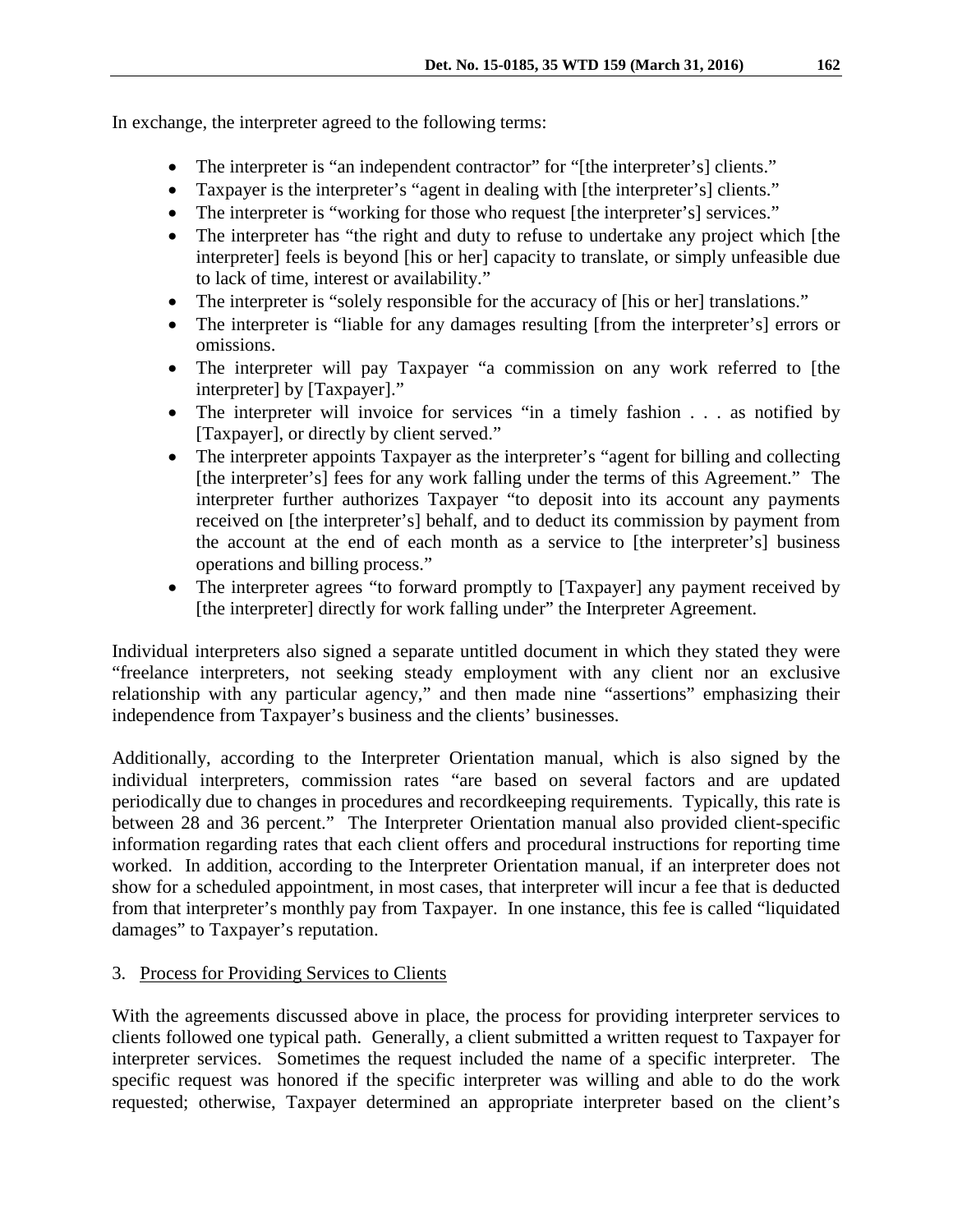request. Also, clients occasionally contacted individual interpreters directly to do work. If that happened, the interpreter reported the work assignment to Taxpayer.

Once an individual interpreter agreed to do the work, and completed the work as requested, the individual interpreter completed a "voucher" documenting the work assignment, which the interpreter then submitted to Taxpayer for processing and ultimate payment. If information was missing on the voucher, Taxpayer represented that the voucher was returned to the interpreter, who then worked with the client to complete the missing information and resubmit the voucher to Taxpayer. Taxpayer then compiled all work done for a particular client, submitted a monthly invoice to that client, and awaited payment. Once the client submitted payment, Taxpayer then paid the individual interpreter for the work after subtracting Taxpayer's commission fee.

Taxpayer represented, and provided affidavits from individual interpreters that also represented, that clients sometimes paid interpreters directly. In such case, the interpreter then was required to pay from those proceeds Taxpayer's commission fee.

### ANALYSIS

Washington's B&O tax is imposed on every person "for the act or privilege of engaging in business activities" and applies to the gross income of the business. RCW 82.04.220. "Business" for B&O tax purposes includes "all activities engaged in with the object of gain, benefit, or advantage to the taxpayer or to another person or class, directly or indirectly." RCW 82.04.140. "Gross income of the business" similarly is broadly defined as follows:

[T]he value proceeding or accruing by reason of the transaction of the business engaged in and includes gross proceeds of sales, compensation for the rendition of services, gains realized from trading in stocks, bonds, or other evidences of indebtedness, interest, discount, rents, royalties, fees, commissions, dividends, and other emoluments however designated, all without any deduction on account of the cost of tangible property sold, the cost of materials used, labor costs, interest, discount, delivery costs, taxes, or any other expense whatsoever paid or accrued and without any deduction on account of losses.

RCW 82.04.080(1). The "value proceeding or accruing," in turn, is defined as "the consideration, whether money, credits, rights, or other property expressed in terms of money, actually received or accrued." RCW 82.04.090.

The Legislature "intended to impose the business and occupation tax upon virtually all business activities carried on within the state." *Simpson Inv. Co. v. Dep't of Revenue,* 141 Wn.2d 139, 149, 3 P.3d 741 (2000) (quoting *Time Oil Co. v. State*, 79 Wn.2d 143, 146, 483 P.2d 628 (1971)). Further, the B&O tax is not a tax on profit, net gain, capital gain, or sales "but a tax on the total money or money's worth received in the course of doing business." *Budget Rent-A-Car of Wash.-Oregon*, 81 Wn.2d 171, 172, 500 P.2d 764 (1972). In short, the B&O tax provisions "leave practically no business and commerce free of the business and occupation tax." *Id.* at 175.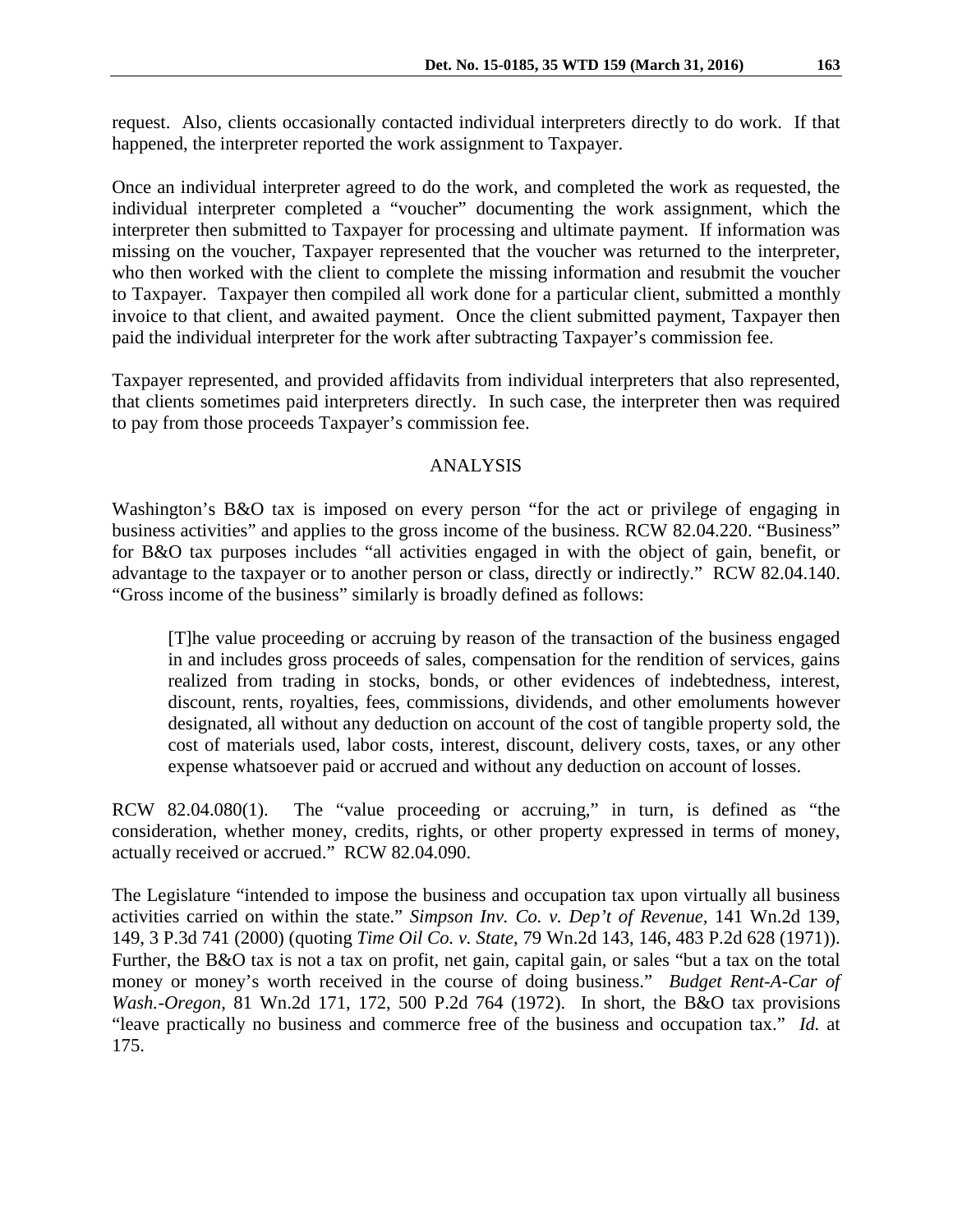RCW 82.04.080(1) makes clear that there are no deductions from "gross income of the business" of expenses, including specifically, "labor costs." *See also* Det. No. 99-223, 20 WTD 1 (2001). Accordingly, Taxpayer cannot exclude any costs of doing business, unless there is some specific exclusion that is applicable.

We further note that Taxpayer has the burden of establishing its entitlement to any deduction or exemption from tax liability. *See Budget Rent-A-Car, Inc. v. Dep't of Revenue,* 81 Wn.2d 171, 174-75, 500 P.2d 764 (1972) ("Exemptions to the tax law must be narrowly construed. Taxation is the rule and exemption is the exception. Anyone claiming a benefit or deduction from a taxable category has the burden of showing that he qualifies for it."); *see also Lacey Nursing v. Dep't of Revenue,* 128 Wn.2d 40, 905 P.2d 338 (1995); *Port of Seattle v. State,* 101 Wn. App. 106, 1 P.3d 607 (2000); Det. No. 13-0279, 33 WTD 75 (2014).

Here, Taxpayer's argument implicates two possible exclusions, both having their basis in Taxpayer's assertion that it acted merely as an agent in collecting certain payments that did not constitute its own gross income of the business.

### 1. "Collection Agent" for Interpreters

Taxpayer argues in its appeal petition that it "acts as a booking and collection agent for the interpreters." The Washington Supreme Court has addressed the tax implications of being a "collection agent" in *Washington Imaging Services, LLC v. Dep't of Revenue,* 171 Wn.2d 548, 252 P.3d 885 (2011). In that case, Washington Imaging, a medical imaging company, had retained Overlake to provide interpretive reports [from radiologists] to go along with the medical images generated by Washington Imaging ordered by its patients. *Id.* at 551. Thus, the resulting product for each patient contained the medical image generated by Washington Imaging and the interpretive report generated by Overlake. *Id.* at 553. The patients that ordered this service were not specifically made aware of the arrangement between Washington Imaging and Overlake, and were not otherwise informed that they had any obligation to pay Overlake for its service component. *Id*. Instead, patients signed "an agreement to be financial responsible to Washington Imaging." *Id.* The Court considered whether Washington Imaging was a "collection agent" for Overlake, articulating the following:

For Washington Imaging to prevail on the argument that it acted only as a collection agent of Overlake, it must have collected money *owed to Overlake*. But the patients contracted solely with Washington Imaging to pay for medical imaging services and have no separate obligation to Overlake.

*Id.* at 557 (emphasis in original). Thus, in order for a taxpayer to be deemed a "collection agent," and, thereby, be able to reduce its gross income by the amount that taxpayer "collected" as an agent, the amounts collected must be actually owed to the principals by the clients from whom the amounts were collected by the taxpayer. The Court ultimately concluded that "the patients contracted solely with Washington Imaging to pay for medical imaging services and have no separate obligation to Overlake." *Id.*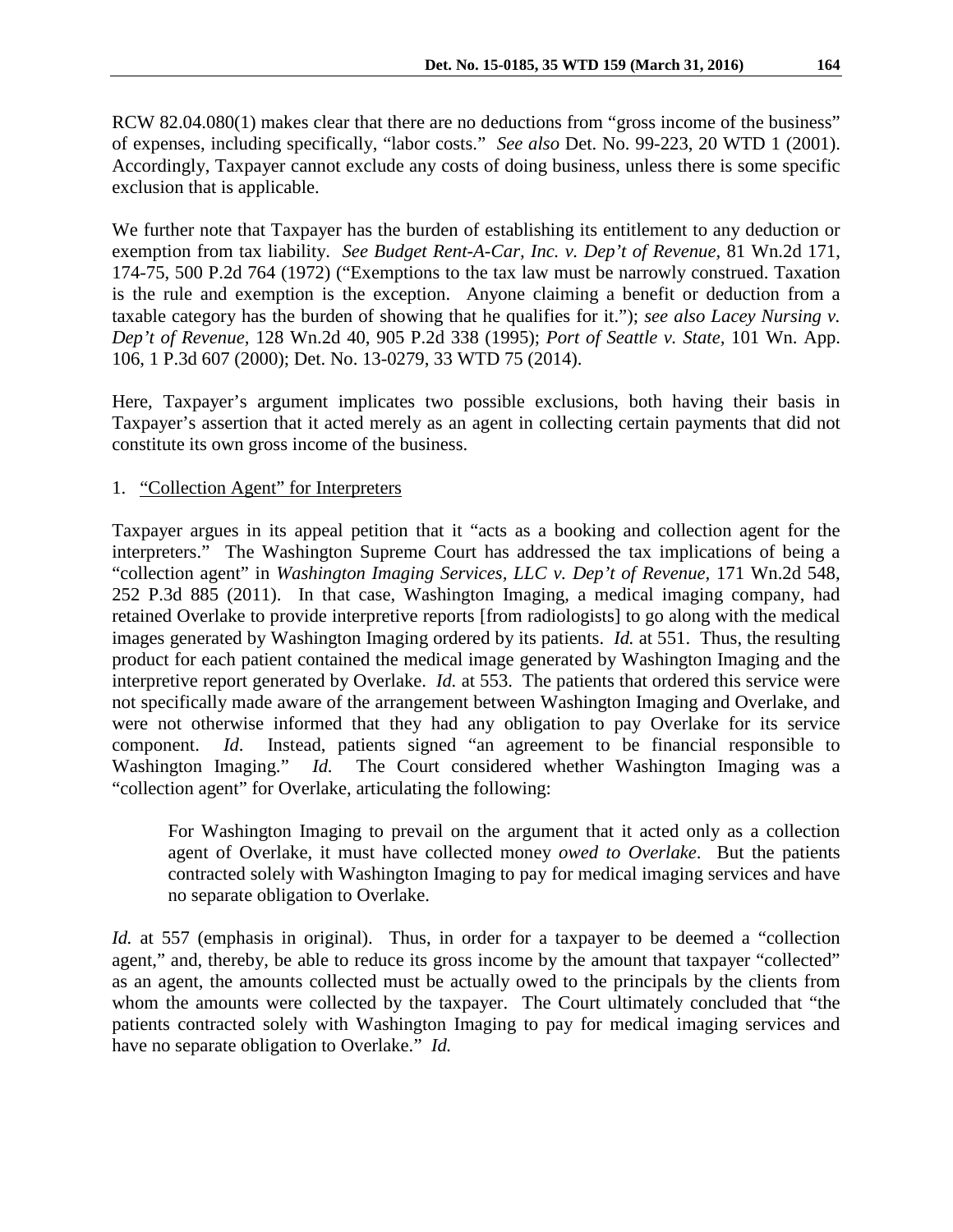Here, the facts are quite similar to those in *Washington Imaging.* Taxpayer contracted with interpreters to provide interpreting services for clients, and collected money from such clients and paid the interpreters with the proceeds paid by clients. However, as the *Washington Imaging*  Court declared, for Taxpayer to prevail under this theory, "it must have collected money owed to" the individual interpreters by the clients. *Id.* The evidence here does not support such a conclusion. Instead, the evidence is clear that the clients here – like the patients in *Washington Imaging* – only contracted with Taxpayer, and had no contractual relationship with the individual interpreters that legally obligated the clients to pay the interpreters. Indeed, all of the sample client agreements in the record indicate that the clients agreed to pay Taxpayer – not the individual interpreters directly – for the interpreting service. There is simply no term in the sample client agreements indicating that the clients agreed to obligate themselves to pay the individual interpreters as opposed to Taxpayer.

Taxpayer maintains that the records indicate that individual interpreters were sometimes requested by name by the client, and that the clients sometimes contacted the individual interpreter directly to set up an interpreting job. Taxpayer argues that these contacts were evidence of a contractual agreement between the clients and the individual interpreters. We disagree. While that may have been a practice among these parties, we have no evidence before us that the clients intended to contractually obligate themselves directly to the individual interpreters for payment of the interpreting service. In fact, during the appeal process, we specifically requested Taxpayer to identify any documentation of a contract directly between any client and any individual interpreter. Taxpayer did not identify any such documentation in the record. We conclude that any requests for specific interpreters made by clients do not rise to the level of a contractual agreement between such clients and individual interpreters. As such, we conclude that Taxpayer has failed to prove that the amounts collected by Taxpayer were "owed to" the individual interpreters by the clients. Accordingly, we conclude that Taxpayer is not permitted to reduce its gross income by the amounts it paid to the individual interpreters under this theory.

2. [WAC 458-20-111 (Rule 111)]

In *Washington Imaging*, after the Court concluded that the taxpayer in that case did not act solely as a "collection agent," it went on to state, "unless Rule 111 applies, the Department is correct that Washington Imaging is liable for B  $\&$  O tax on the total payments that it receives from patients." *Id.* at 559.

While a taxpayer generally may not deduct its costs of business from the measure of its B&O tax, Rule 111 permits an exclusion from gross income for certain "advances" and "reimbursements" that a taxpayer receives solely in its capacity as an agent. Rule 111 provides, in part:

The words "advance" and "reimbursement" apply only when the customer or client alone is **liable for the payment** of the fees or costs and when the taxpayer making the payment has no personal liability therefor, either primarily or secondarily, other than as agent for the customer or client.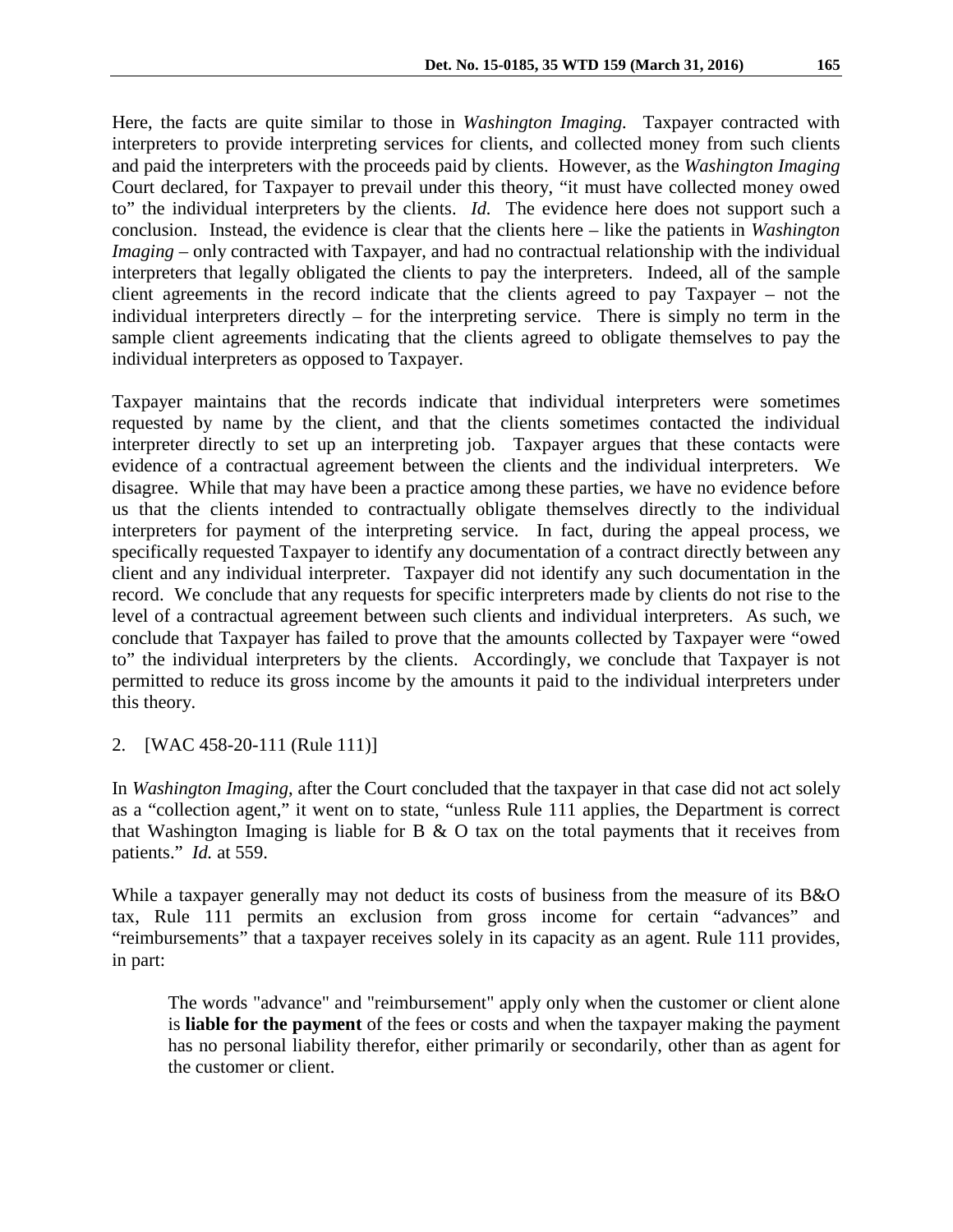. . .

The foregoing is limited to cases wherein the taxpayer, as an incident to the business, undertakes, **on behalf of** the customer, guest or client, the payment of money, either upon an obligation owing by the customer, guest or client to a third person, or in procuring a service for the customer, guest or client which the taxpayer does not or cannot render and for which no liability attaches to the taxpayer. It does not apply to cases where the customer, guest or client makes advances to the taxpayer upon services to be rendered by the taxpayer or upon goods to be purchased by the taxpayer in carrying on the business in which the taxpayer engages.

### (Emphasis added.)

Rule 111 defines "advance" as "money or credits received by a taxpayer from a customer or client with whom the taxpayer is **to pay costs or fees** for the customer or client." (Emphasis added). Similarly, Rule 111 defines "reimbursement" as "money or credits received from a customer or client to repay the taxpayer for money or credits expended by the taxpayer **in payment of costs or fees** for the client." (Emphasis added). The clear language of both definitions requires that, for Rule 111 to apply, [a taxpayer] must be a client's or customer's agent for the purpose of *payment* to third parties; the only difference in Rule 111 between an "advance" and a "reimbursement" is the timing of the money received from the client for such payment.

Rule 111 requires the existence of a true agency relationship between the client and the taxpayer. *Washington Imaging,* 171 Wn.2d at 548. Agency requires a factual determination that both parties consented to the agency relationship and that the principal exercised control over the agent. *Id.*; *see also Nordstrom Credit, Inc. v. Dep't of Revenue,* 120 Wn.2d 935, 941, 835 P.2d 1331 (1993); Det. No. 05-0206E, 25 WTD 72 (2006); Det. No. 03-0128, 24 WTD 168 (2005). The *Washington Imaging* court emphasized that "The proper focus is on the facts and whether they show a true agency relationship that requires payment to a third party on behalf of the recipient (e.g., client or patient) paying for the goods or services." *Washington Imaging*, 171 Wn.2d at 565.

Once an agency relationship has been established, an inquiry must be made into whether the taxpayer's liability to pay constituted "solely agent liability." *City of Tacoma v. William Rogers Co.*, 148 Wn.2d 169, 178, 60 P.3d 79, 83 (2002). If a taxpayer assumes any liability beyond that of an agent, payments made pursuant to such liability are not excludable under Rule 111. *Id*.

At issue here are Taxpayer's payments to individual interpreters for their interpreting services. Based on the definitions of "advance" and "reimbursement" under Rule 111, the only way that rule applies to Taxpayer is if it can prove two elements: (1) Taxpayer had an agency relationship with the various clients, and, if that first element is satisfied, then (2) Taxpayer's liability to pay the individual interpreters was solely in Taxpayer's capacity as the clients' agent.<sup>[5](#page-7-0)</sup>

<span id="page-7-0"></span><sup>&</sup>lt;sup>5</sup> To the extent that Taxpayer argues that it was the agent of the individual interpreters, as opposed to the various clients, we addressed that argument in Section 1, where we discussed "collection agents," since Rule 111 applies only to agents that make payments on behalf of their principals.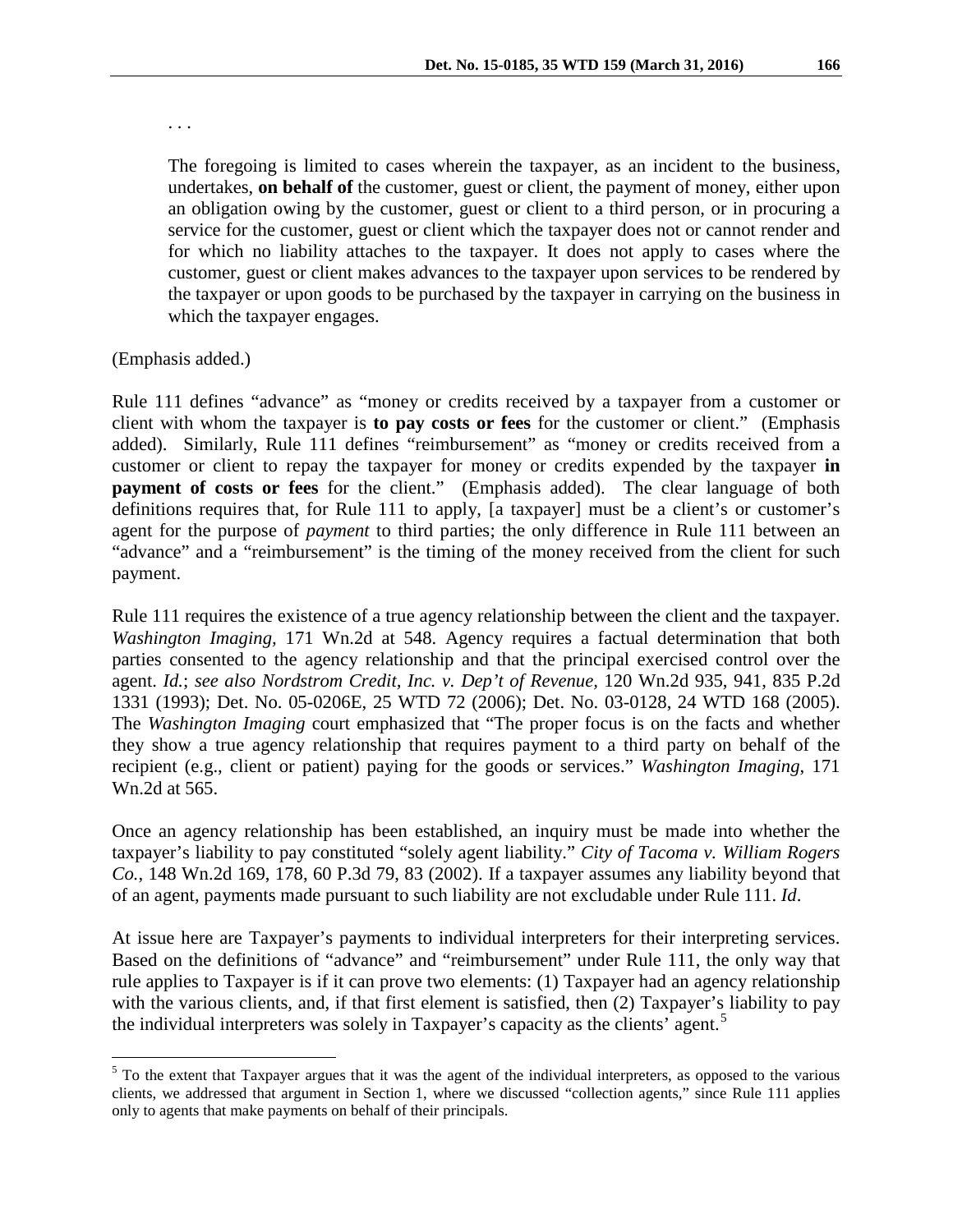We conclude that Taxpayer has failed to prove either element to entitle it to reduce its gross income for B&O tax purposes by the amount of payments it made to individual interpreters under Rule 111. First, the sample of client agreements do not contain any term under which Taxpayer agrees to pay the individual interpreters on behalf of the respective client. To the contrary, each of the sample client agreements only mentions the payment that each client agreed to make to Taxpayer for its own services.<sup>[6](#page-8-0)</sup> While at least one of the sample agreements refers to Taxpayer as an "agency" generally, there are no other terms in any of the sample client agreements that support a conclusion that a principal-agent relationship was established under the agreements for the purpose of Taxpayer to make payments to third party interpreters "on behalf of" the respective clients.<sup>[7](#page-8-1)</sup>

As in *Washington Imaging*, where the Court found that the taxpayer in that case could not prove that the patients in that case had agreed to pay Overlake, here, Taxpayer has failed to show that the clients here agreed to be liable to pay the individual interpreters. *Washington Imaging,* 171 Wn.2d at 563. The *Washington Imaging* Court, instead, concluded that the patients had agreed to pay only the taxpayer for the services at issue there. *Id.* So too, here, we conclude that the evidence indicates that the clients only agreed to pay Taxpayer for the interpreting services. The Court in *Washington Imaging* concluded that the lack of such evidence indicated there was no principal-agent relationship regarding the payments at issue in that case. *Id.* We similarly conclude that in the absence of any agreement by a client to be directly responsible for payments to individual interpreters, no principal-agent relationship related to this issue can exist between the clients, as principals, and Taxpayer, as the agent for such payments. As such, Taxpayer has failed to prove the first element required under Rule 111.

While Taxpayer's failure to prove the first element required under Rule 111 is fatal to Taxpayer's argument, we, nevertheless, address the second element, which, we conclude, Taxpayer also failed to prove. Again, *Washington Imaging* is instructive here. In that case, the Court concluded the following:

Moreover, Washington Imaging certainly cannot establish that its obligations to pay Overlake were "solely agent liability." Instead, Washington Imaging's obligation to pay Overlake was a contractual obligation as a result of agreements between Washington Imaging and Overlake, and the patients have nothing to do with this contractual arrangement . . .

*Id.* at 567. So too, here, Taxpayer's obligation to pay the individual interpreters was a contractual obligation as a result of agreements between it and the individual interpreters. Like the patients in *Washington Imaging,* the clients "have nothing to do with this contractual arrangement." As we stated earlier, while individual interpreters' names may be included in either a client's request for interpreting services or on invoices issued by Taxpayer to the

<span id="page-8-0"></span><sup>&</sup>lt;sup>6</sup> In the client agreement with the Client A states that Client A "shall compensate [Taxpayer] for Services satisfactorily performed." Likewise, the agreement with Client B states that it "will pay [Taxpayer] the hourly rate of \$ . . . for all interpreter services." The agreement with Client C states that it "agrees to pay [Taxpayer]" for "Interpreter Services."

<span id="page-8-1"></span><sup>&</sup>lt;sup>7</sup> We note that it is not the terms used in the agreements at issue, but the "facts and circumstances of the particular case" that governs our analysis. *Washington Imaging,* 171 Wn.2d at 563.